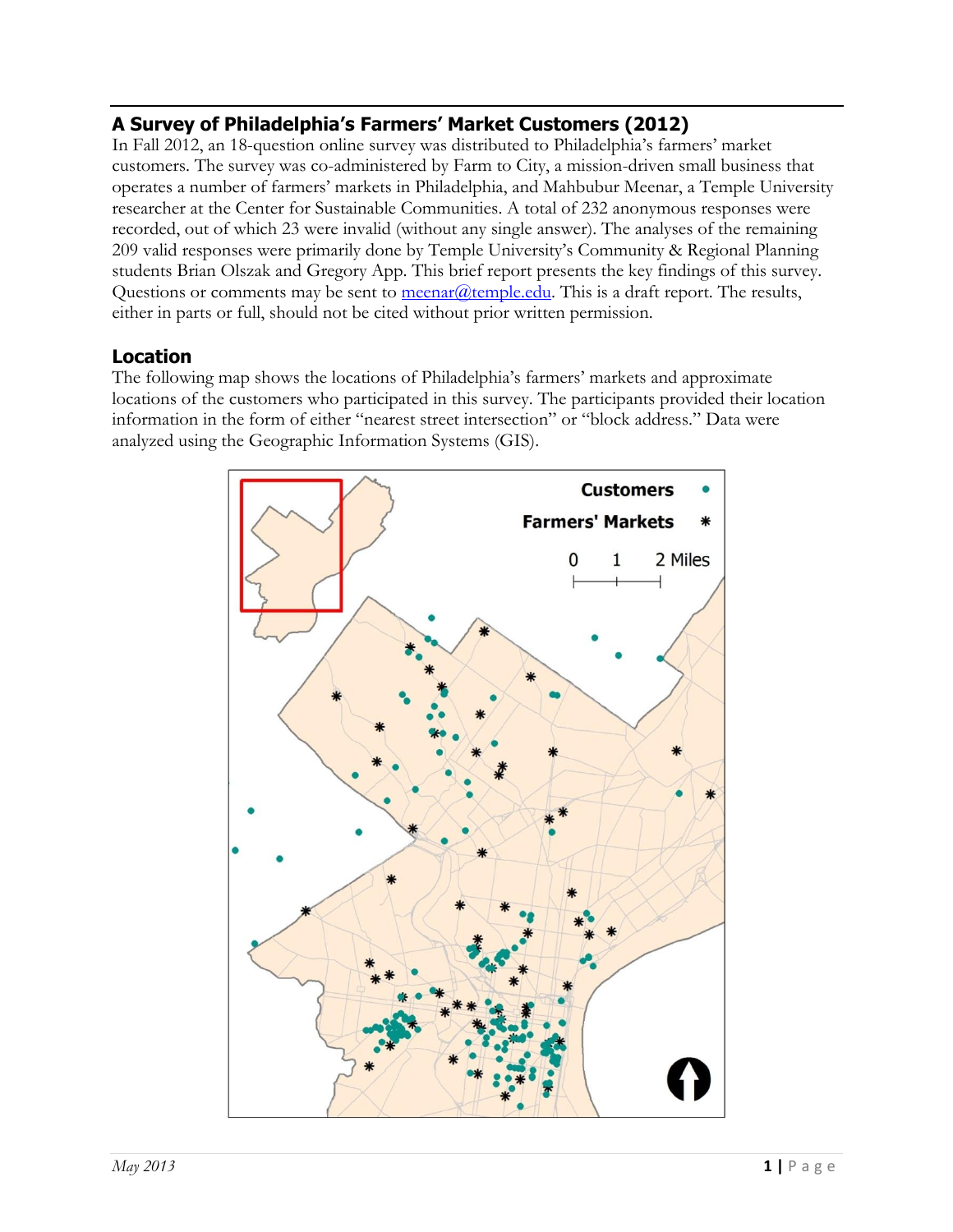### **Transportation**

The vast majority of respondents (75%) walked at least some distance to visit a farmers' market, with the next most-used modes being a personal automobile and bicycle. This suggests that farmers' markets are generally situated in neighborhoods where the immediate residents alone could support such a market. The following Bar Chart shows all the modes of transportation used by the participants. The "other" category included different public transportation options, i.e., EL, subway, and regional lines.



# **Shopping Habit**

The majority of respondents reported visiting a farmers' market at least twice a month, with 39% visiting the market weekly and 31% visiting biweekly. The following Bar Chart shows the frequency of visits by customers.

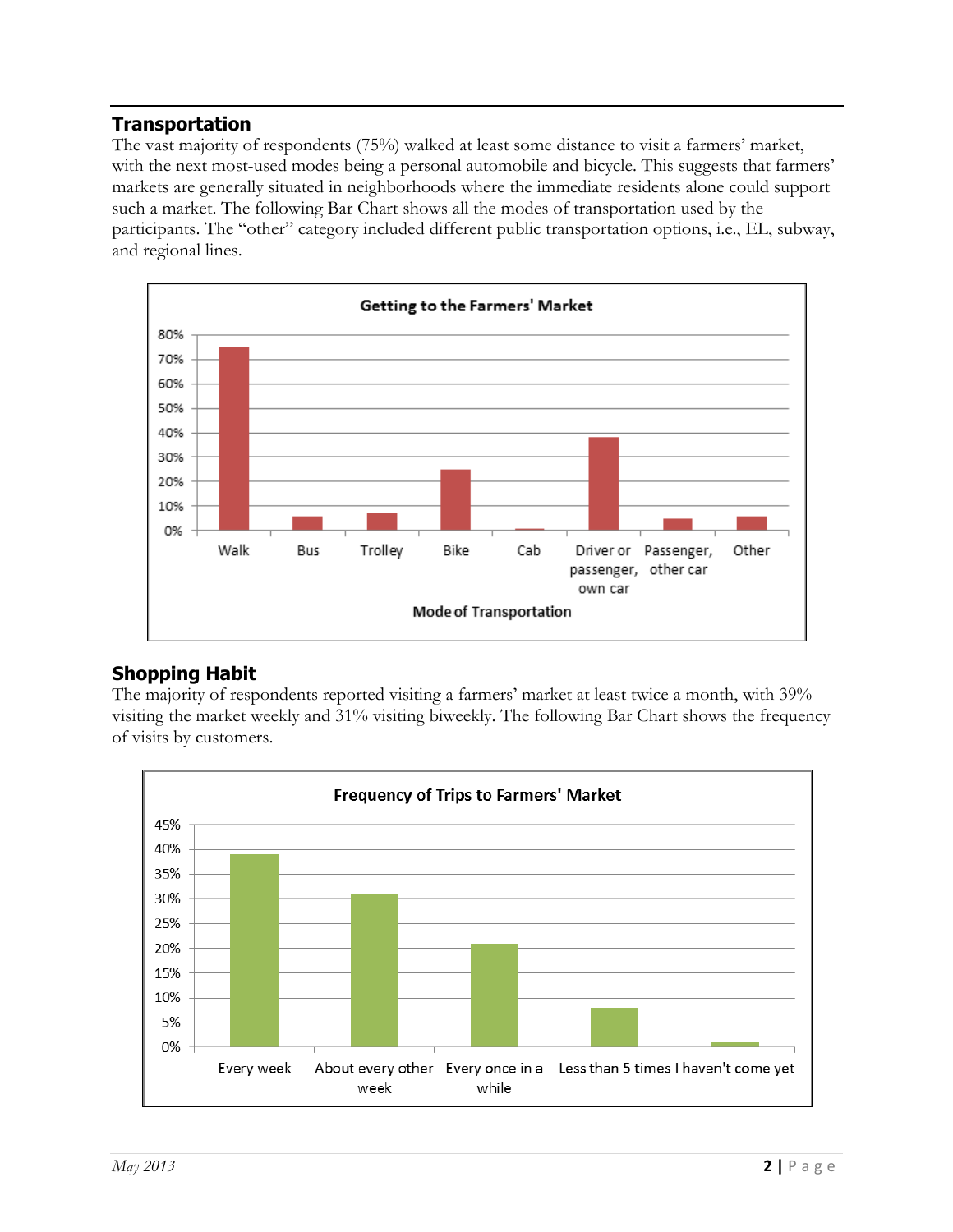The majority of respondents did not prefer to commute more than a mile to shop from a farmers' market. About 67% said they preferred a distance of 1 mile or less, 15% said 2 miles, and the remaining 18% said distance did not matter to them. When asked about their other grocery shopping patterns, they mentioned regular supermarkets, grocery stores, and corner stores, as well as alternative markets such as buying clubs, community supported agriculture (CSAs), and food co-ops.

A few customers preferred particular items to be purchased from specific farmers. A few customers mentioned that having a child posed a barrier for their frequent visit to farmers' markets. Seasonality also played a role to many customers' shopping habit. Many customers chose farmers' markets, because of the unavailability of fresh produce in their neighborhoods. Here are some quotes:

"I mostly come to the market during peach and apple seasons, to buy from particular growers. Other times of year I come occasionally, but during those seasons nearly every week."

"Seasonality has everything to do with how much I buy at farmers market  $-1$  get up to 50% of fruits and veggies in height of summer, [but only] 25% in non-growing months."

"[I] would shop more frequently but have a baby."

"Our two closest farmers markets are only seasonal, no winter operations."

"The closest full-service supermarket is actually farther away from me than where the farmers' market is. The much-smaller grocery store that is down the block gets me about 50% there--their produce is touch-and-go."

### **Information**

The most common way that someone initially discovered a farmers' market was by physically passing by the market one day—59% of respondents. Another 35% became aware of the market via word of mouth. This is remarkable, insofar as that the two highest-reported ways were by unintentional or informal means. Only 19% of respondents reported being alerted to a farmers' market in their neighborhood through an email, and even smaller percentages of respondents reported discovering a market by each of a number of more traditional advertising methods, such as community newsletters, weekly newspapers, leaflets, or flyers. No respondents claimed that they first discovered a farmers' market through a daily newspaper, radio or TV advertisements, or from the FMNP or SNAP lists.

This might suggest that those looking to patronize a farmers' market might already know where to find one, and that the strength of farmers' markets lies in their community-based appeal. In all, most patrons are hearing about farmers' markets due to their prominent locations, referrals from friends, and digital technologies such as a Google search or email blasts.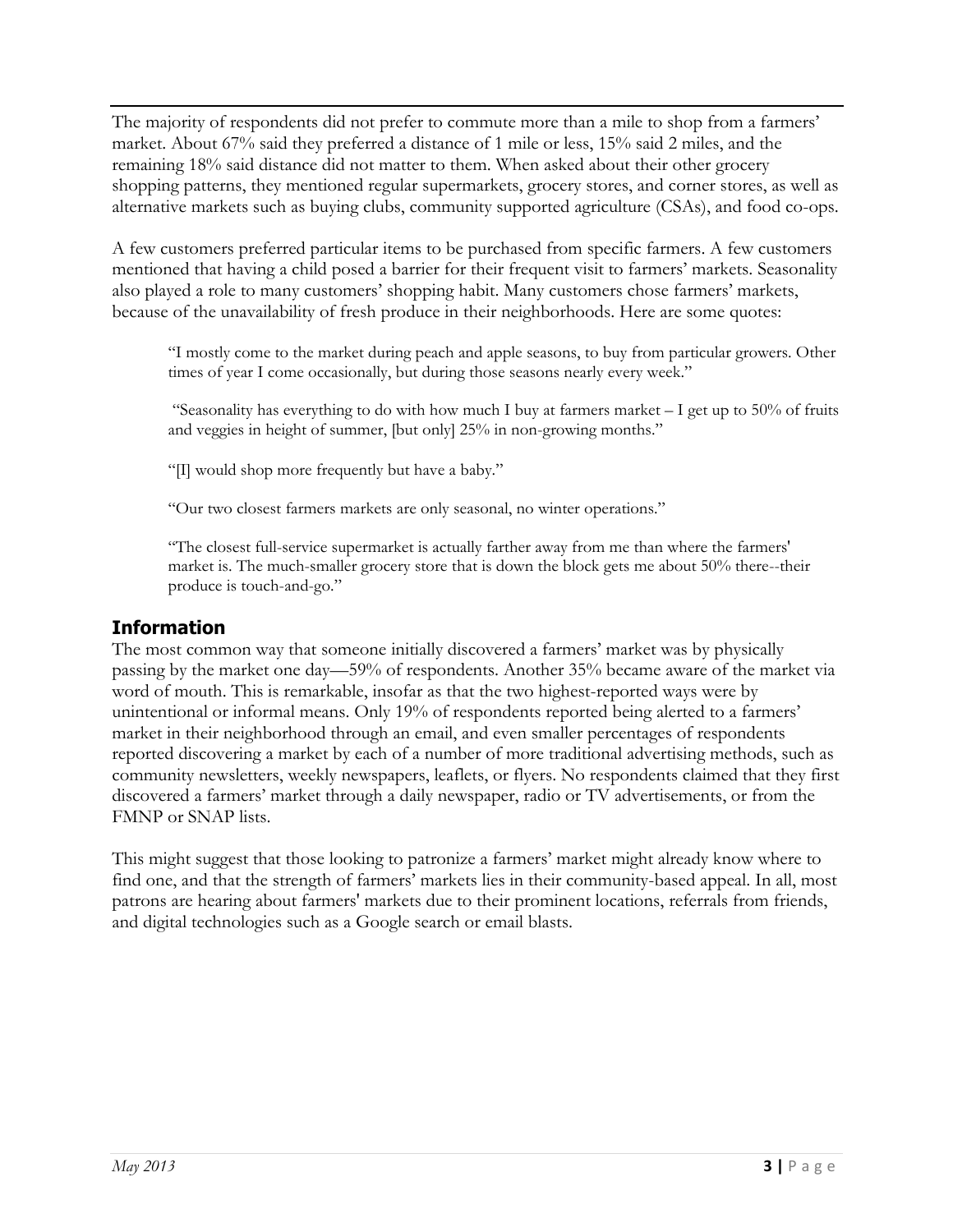

### **The Produce**

A large percentage of respondents (85%) rated their farmers' market as having "Produce...of higher quality" than the 27 people (14%) who considered the food available to be "of the same quality". Only one person responded that the food at their primary farmers' market was "of lesser quality." A few customers mentioned that the key factor was not the quality but the support for local farms.



"I like to allocate a specific amount a week to spend at the Farmers Market. It's hard to say overall that produce tastes better---some does, some doesn't necessarily taste any better than what I would buy at the supermarket. It's more a matter of supporting local farms, and knowing that connection."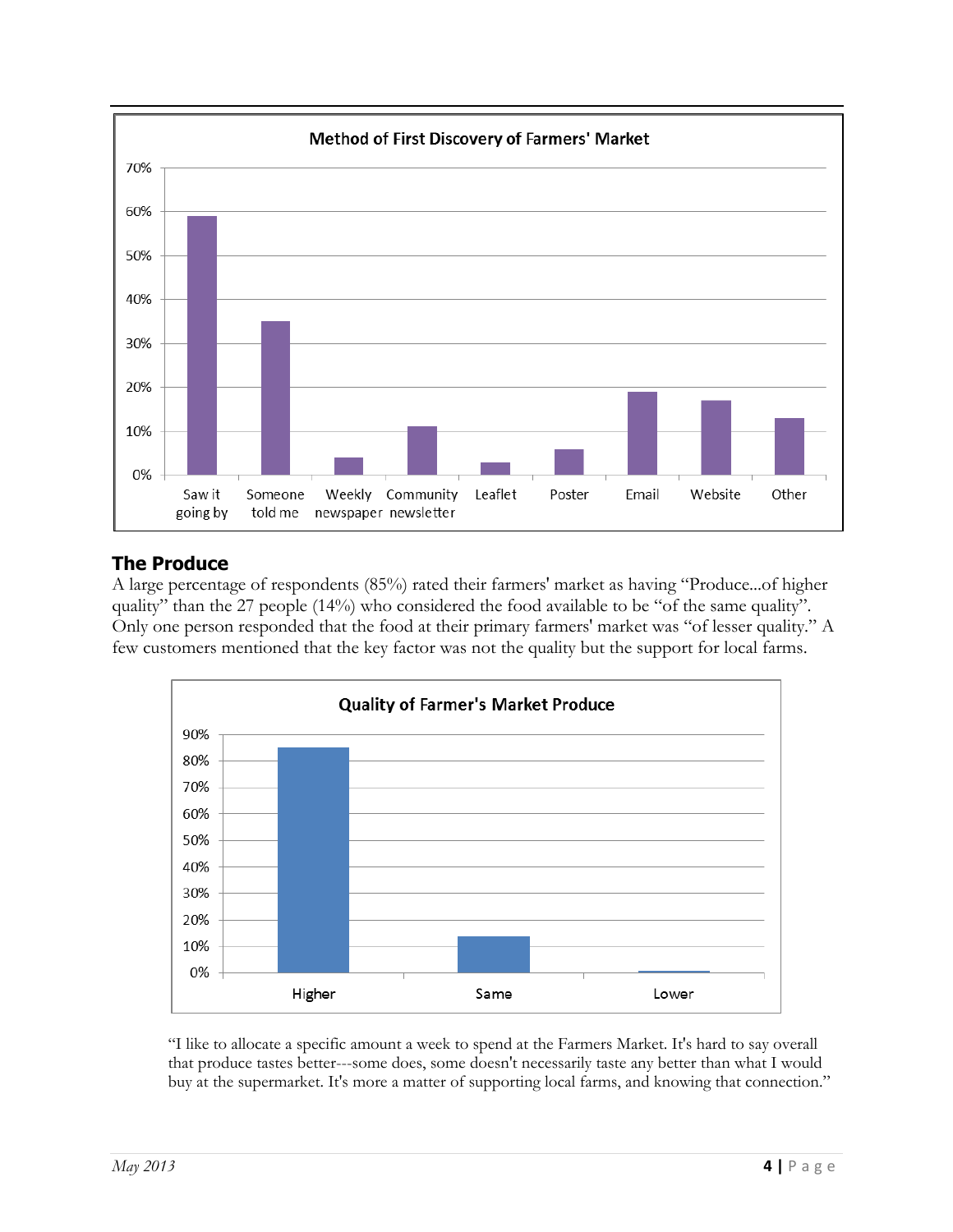"Food quality has been left out by me because it depends how the produce is cared for at the market. I have seen produce left to sit in the sun for hours on end, wilted and unloved. I do not buy when I see that. It is fresher sometimes when it is refrigerated and delivered to an indoor market with air conditioning and refrigeration."

About 45% reported that the produce was of a higher price at the farmers' market while 39% found the prices to be the same price and 23 people (12%) enjoy lower prices at the farmers' market. In all, 97 people – 51 percent of respondents – reported that produce was of the same or lower price than their regular supermarket.



"[It is] hard to compare farmer's market prices to grocery prices... seasonality plays a big part in price. Also, CSA prices are SIGNIFICANTLY cheaper than farmer's market. Therefore, I only buy specialty/novelty items at farmer's markets."

"I go by the farmers' market sometimes, usually when I'm passing the area. I TRY to find things to buy, but they're always too expensive. Sometimes I buy one or two items, fruit, or a veg I don't grow for myself. It just seems too boutique-y. Yes, I'm in a community garden, so I can grow some of what we eat, and I find we don't need a lot of exotic extras."

"I feel that it is very expensive to shop at the [name removed] market. I can blow through \$60 in under 10 mins and sometimes we've eaten everything I've bought in about 2 days. There don't seem to be any bargains but the quality is SUPERB, so I will continue to shop and support local farmers."

Overall, 81% of the respondents purchased less than half of their weekly food from the farmers' market. Several comments shed some light as to why nearly three-quarters of respondents purchase 50% or less of their weekly grocery needs from the farmers' market. Some respondents lamented that the limited selection of produce, the limited hours and locations, and the expense involved limited their ability to purchase most or all of their produce from these markets.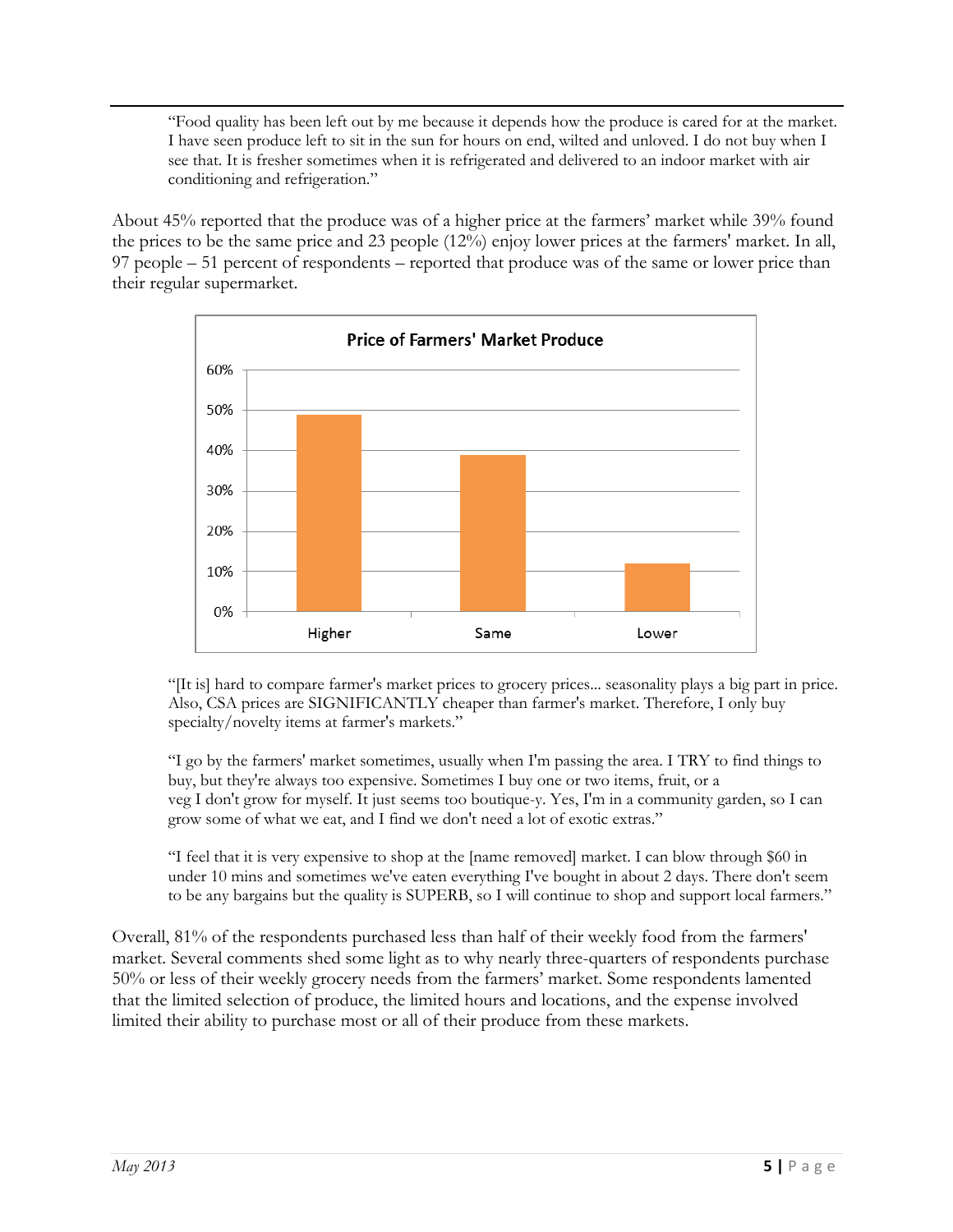

One respondent noted that:

"[I] would love for more farmers' markets to be open in to the evening hours. Finding time around a normal work schedule is one of the hardest things to work around. [I] also find that dairy products feel very expensive, which usually makes us purchase at a supermarket instead."

# **Survey Participants: Demographic Data**

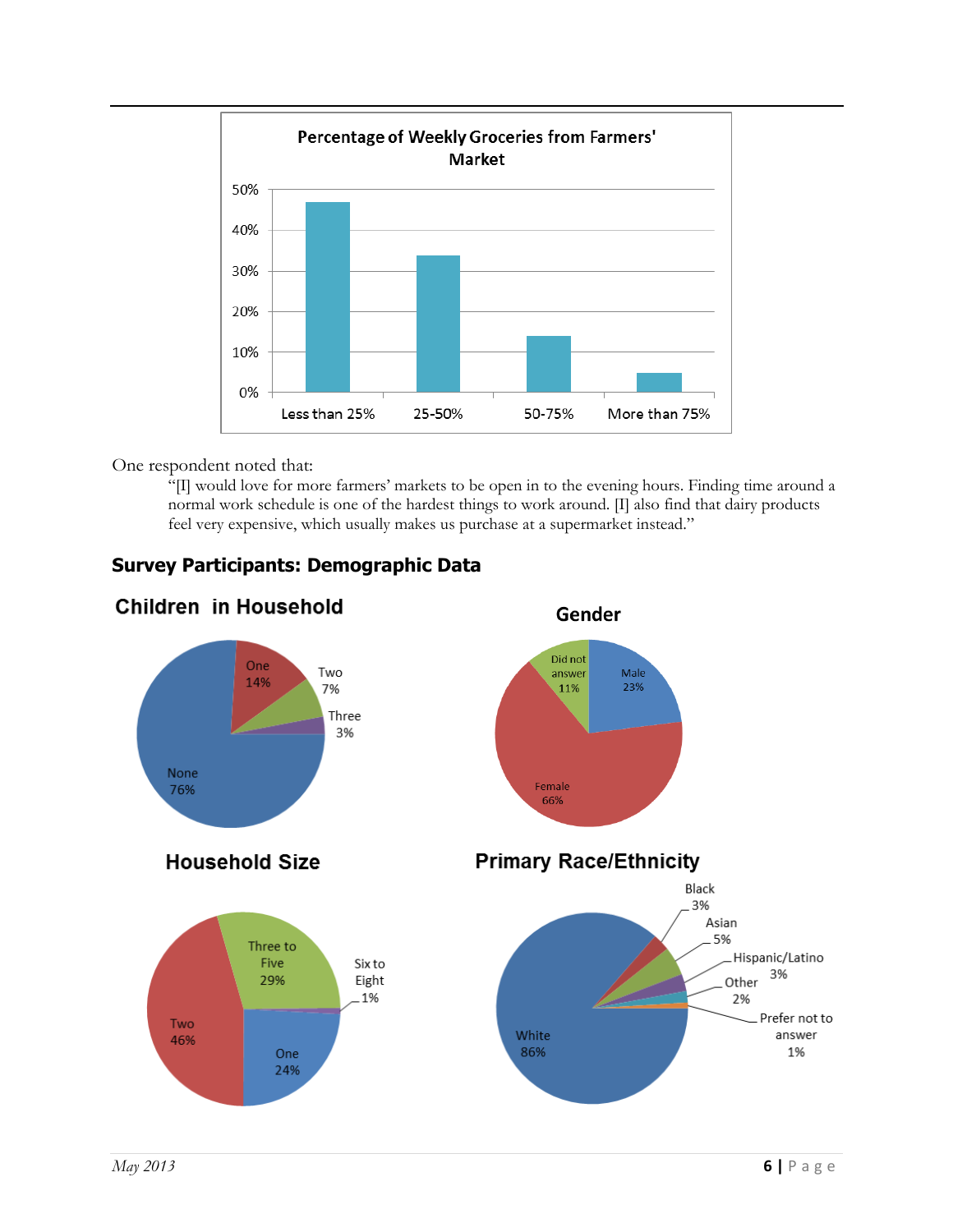More than half of the respondents (65%) had an annual household income of over \$50,000, while more than 40% had a household income of over \$75,000.



Sixty-one percent of those who participated in the survey were under the age of 40. The most well represented age cohorts were the 30-34 age bracket, the 25-29 bracket and the 50-59 year old group.



When asked if a respondent had used SNAP (food stamp), Philly Food Bucks, or Farmers' Market Nutrition Program (FMNP) in the past 12 months, only 8 respondents answered. Both SNAP and Philly Food Bucks received 7 responses while FMNP received none. The following comment was left regarding this question on the survey:

"I am not eligible for SNAP/Food Bucks, but my friend uses that double-bucks program for her large family, and it's \*wonderful\*. I am very, very grateful the program is being used so low-income families can access organic whole foods."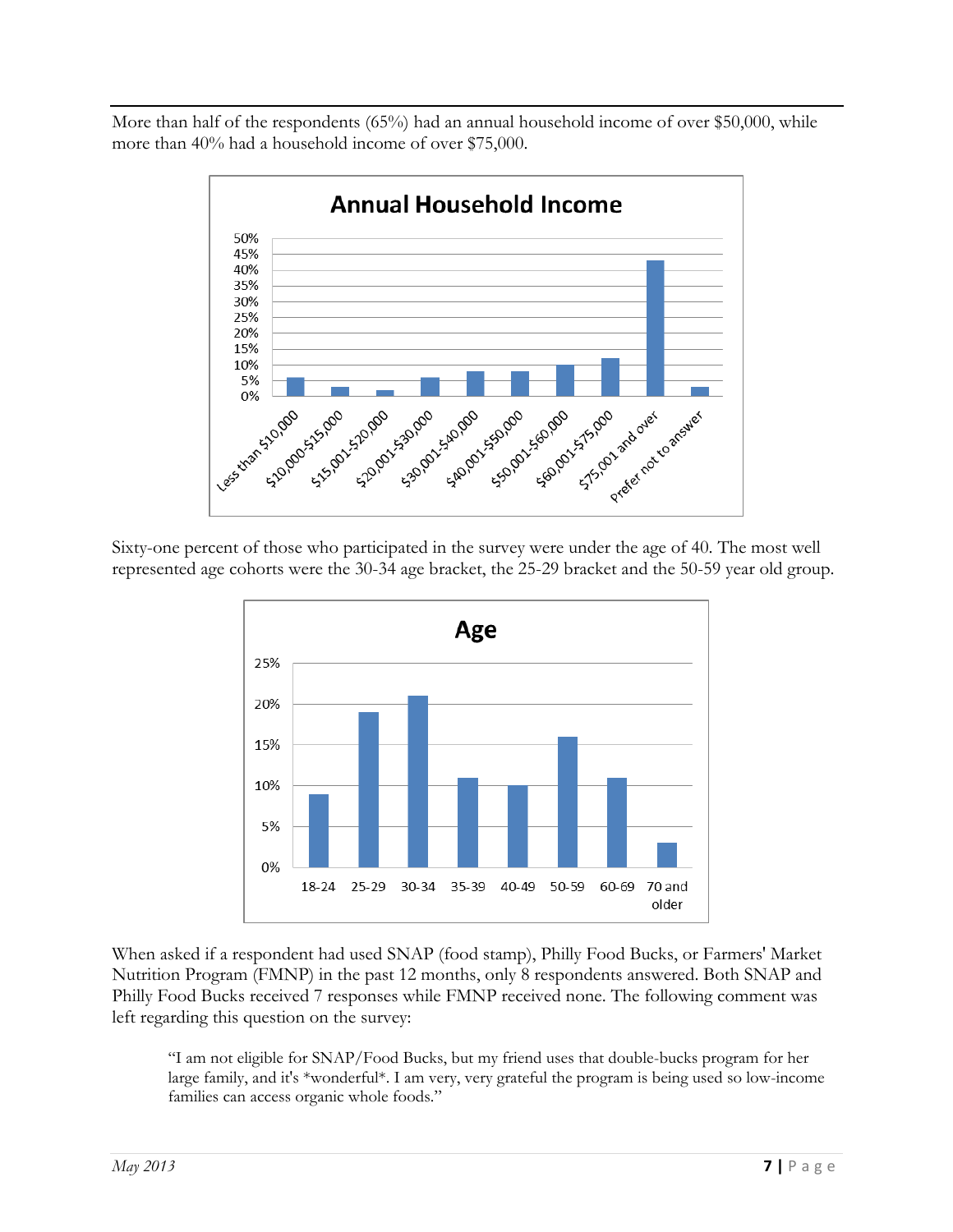#### **Comments**

Overall, many of the comments expressed positive attributes of the farmers' market in their neighborhood. Here are some examples:

"No irradiated food, pesticides, herbicides, or genetically - modified food at the farmer's market! Best place to know where the food actually comes from and how it's produced."

"I really like meeting the farmers and buying their food. The prices are generally pretty good, too. For example the \$3 eggs I get at the farmer's market are often better than the \$5.50 eggs at places like the [name removed] Co-op or the [name removed] Farmstand. All in all I am very thankful for the market."

"I moved to Phila in 1999 and wondered where people got their food from - and now I am SO GLAD that there are more healthy options! Thank you!"

"I usually get things at the Farmer's Market that I can't get elsewhere (i.e. special baked breads, fancy tomatoes or fruit, locally produced cheeses/jams), but I only shop there occasionally and only get a few items. I would go more often (quality is good, very convenient location, it is actually fun to walk around and see what they have) if it were not prohibitively expensive – some things are even cheaper at [a high-end grocery store chain]."

"I am fortunate to have such a great market close to my residence. Not only do I buy food for myself, I often shop for friends."

"We are motivated to buy at farmers' markets because we "trust" the food more, to be of high quality and better for us, and also to some degree out of social responsibility. I also thoroughly enjoy the interaction with the farmers, and the natural influence that's there because of the human contact, from both sides. We hope the prices will be able to decrease as more and more people take advantage of the opportunity to shop at the [farmers' markets]."

Alluded to in the last quote above was also the most oft-cited negative characteristic of a farmers' market: the generally higher prices. Other thoughts respondents shared referred to the seasonal nature of farmers' markets, the sometimes-unreliable quality or freshness of some produce, and the oftentimes inconvenient hours or locations of farmers' markets in general. With most farmers' markets operating only once a week for a few hours (with some exceptions), many residents who might otherwise patronize such markets are unable to due to their conflicting schedules.

"I prefer Organic options. The one closest to Manayunk/Roxborough is very limited. I also love Amish produce because it's without pesticides. There's a huge problem in Manayunk/Roxborough trying to get fresh produce. For a neighborhood that pushes local business owners you'd think they'd beg local farmers and healthy food businesses to set up here."

"[I] would be happy to buy more if prices were more competitive."

"I wish things weren't so expensive. Also can't always count of them having what I plan on buying. Still, think they are a great idea. [I] would go more if I didn't frequently work on Saturdays."

"[I] joined a CSA this year. Good veggies and tends to be less expensive than the farmers market."